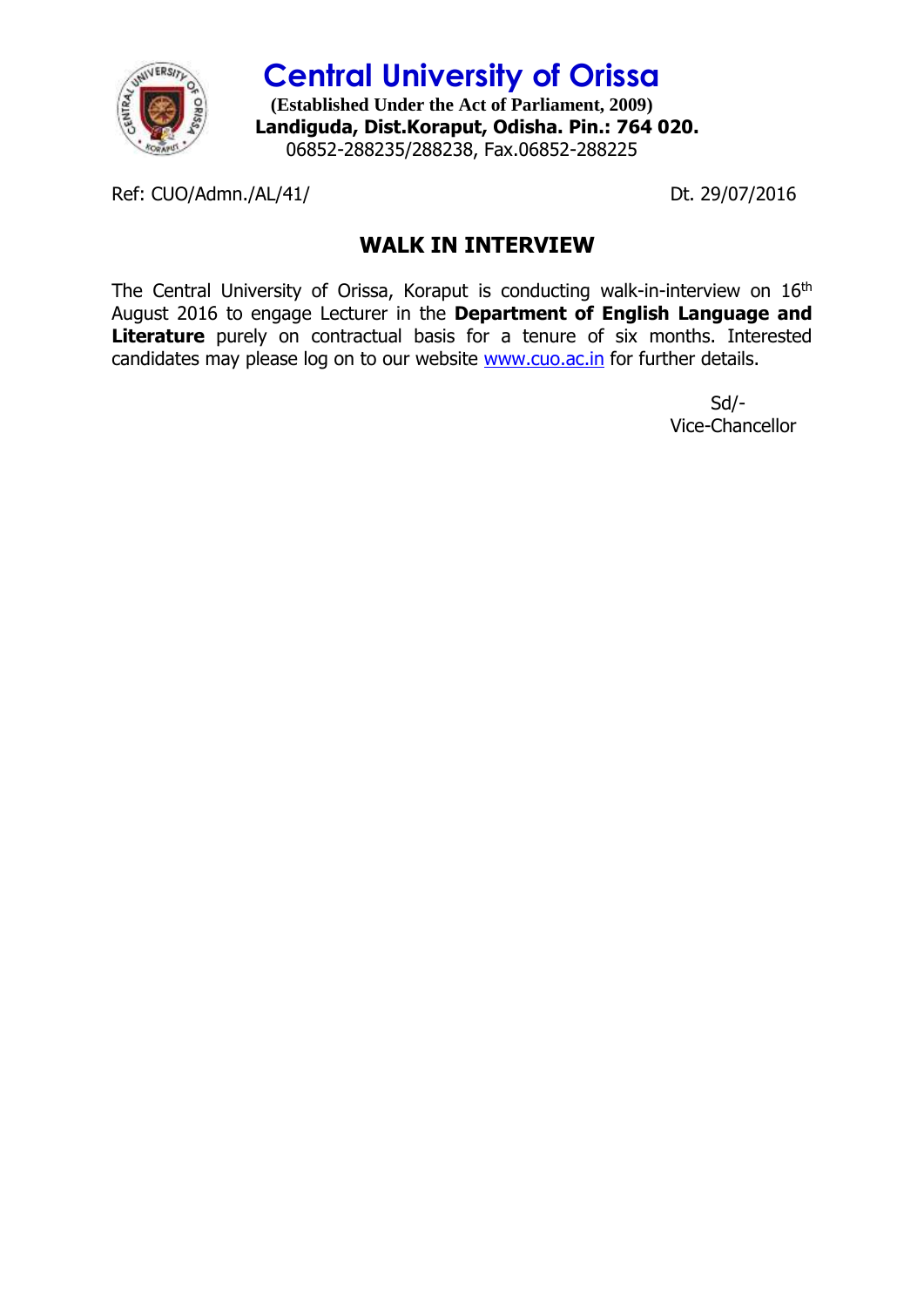

**Central University of Orissa**

**(Established Under the Act of Parliament, 2009) Landiguda, Dist.Koraput, Odisha. Pin.: 764 021.** 06852-288235, Fax.06852-288225

## **WALK-IN-INTERVIEW**

Ref: CUO/Admn./AL/41/ Dt. 29/07/2016

The Central University of Orissa, Koraput is holding **Walk–in–Interview** for **English** on **16th August 2016 at 11.00 Hrs.** to engage **02 (Two)** number of Lecturers in the **Department of English Language and Literature** with essential qualification as mentioned below:-

## **Essential Qualification**:

1. Good academic record as defined by the concerned University with at least 55% marks (or an equivalent grade in a point scale wherever grading system is followed) at the Master's Degree level in English from an Indian University, or an equivalent degree from an accredited foreign university.

2. Besides fulfilling the above qualifications, the candidates must have cleared the National Eligibility Test (NET) for Lecturer/Asst. Professor conducted by the UGC, CSIR or similar test accredited by the UGC like SLET/SET.

3. Provided however, that candidates, who are or have been awarded a Ph.D. Degree in accordance with the University Grants Commission (Minimum Standards and Procedure for Award of Ph.D. Degree) Regulations, 2009 or the subsequent Regulations if notified by the UGC, shall be exempted from the requirement of the minimum eligibility condition of NET/SLET/SET for recruitment and appointment of Lecturer.

3. Further, the award of degrees to candidates registered for the M.Phil./Ph.D. programme prior to July 11, 2009, shall be governed by the provisions of the then existing Ordinances/ By laws/ Regulations of the Institution awarding the degrees and the Ph.D. candidates shall be exempted from the requirement of the minimum eligibility condition of "NET/SLET/SET for recruitment and appointment of Assistant Professor or equivalent positions in Universities / Colleges / Institutions subject to the fulfillment of the following conditions: -

(a) Ph.D. degree of the candidate awarded in regular mode only;

(b) Evaluation of the Ph.D. thesis by at least two external examiners;

(c) Candidate had published two research papers out of which at least one in a refereed journal from out of his/her Ph.D. work;

(d) The candidate had presented two papers in seminars/conferences from out of his/her Ph.D. work;

(e) Open Ph.D. viva-voce of the candidate had been conducted.

(a) to (e) as above are to be certified by the Vice-Chancellor/ Pro-Vice-Chancellor/ Dean (Academic Affairs)/Dean (University Instructions)".